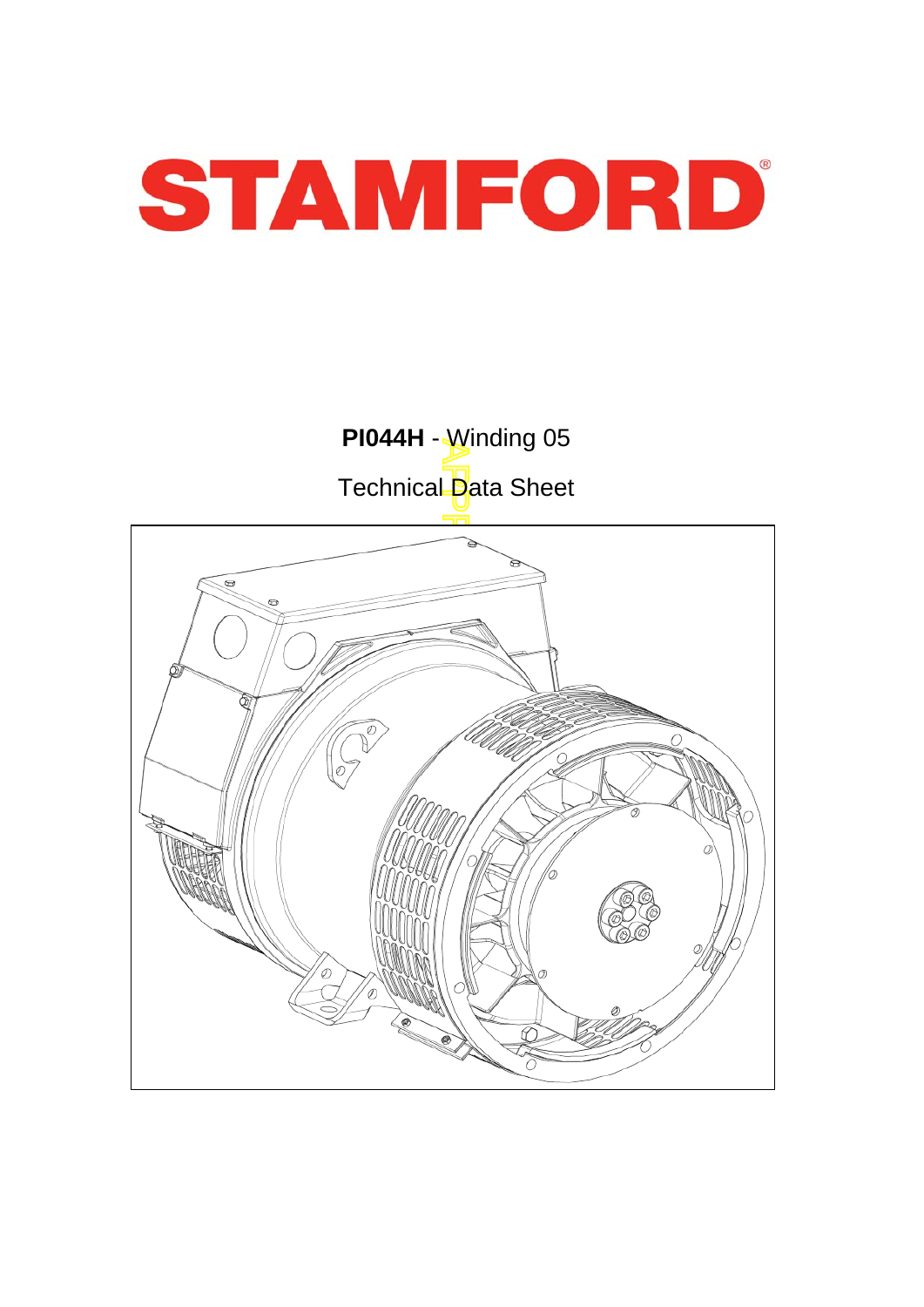### PI044H **SPECIFICATIONS & OPTIONS**



### **STANDARDS**

Stamford industrial generators meet the requirements o f BS EN 60034 and the relevant section of other international standards such as BS5000, VDE 0530, NEMA MG1-32, IEC34, CSA C22.2-100, AS1359.

Other standards and certifications can be considered on request.

#### **VOLTAGE REGULATOR**

#### **AS480 AVR fitted as STANDARD**

With this self-excited system the main stator provides power via the AVR to the exciter stator. The high efficiency semi-conductors of the AVR ensure positive build-up from initial low levels of residual voltage.

The exciter rotor output is fed to the main rotor through a three-phase full-wave bridge rectifier. The rectifier is protected by a surge suppressor against surges caused, for example, by short circuit or out-of-phase paralleling. The AS480 will support limited accessories, RFI suppession remote voltage trimmer and for the P1 range only a 'droop' Current Transformer (CT) to permit parallel operation with other ac generators.

The AVR is can be fitted to either side of the generator in its own housing in the non-drive end bracket.

#### **Excitation Boost System (EBS) (OPTIONAL)**

The EBS is a single, self-contained unit, attached to the non-drive end of the generator.

The EBS unit consists of the Excitation Boost Controller (EBC) and an Excitation Boost Generator (EBG). Unde r fault conditions, or when the generator is subjected to a large impact load such as a motor starting, the generator voltage will drop. The EBC senses the drop in voltage and engages the output power of the EBG. This additional power feeds the generator's excitation system, supporting the load until breaker discrimination can remove the fault or enable the generator to pick up a motor and drive the voltage recovery.

#### **WINDINGS & ELECTRICAL PERFORMANCE**

All generator stators are wound to 2/3 pitch. This eliminates triplen (3rd, 9th, 15th …) harmonics on the voltage waveform and is found to be the optimum design for trouble-free supply of non-linear loads. The 2/3 pitch design avoids excessive neutral currents sometimes seen with higher winding pitches, when in parallel with the mains. A fully connected damper winding reduces oscillations during paralleling. This winding, with the 2/3 pitch and carefully selected pole and tooth designs, ensures very low waveform distortion.

#### **TERMINALS & TERMINAL BOX**

Dedicated Single Phase generators have 4 ends brought out to the terminals, which are mounted at the non-drive end of the generator. A sheet steel terminal box provides ample space for the customers' wiring and gland arrangements. Alternative terminal boxes are available fo r customers who want to fit additional components in the terminal box.

### **SHAFT & KEYS**

All generator rotors are dynamically balanced to better than BS6861:Part 1 Grade 2.5 for minimum vibration in operation. Two bearing generators are balanced with a half key.

#### **INSULATION / IMPREGNATION**

The insulation system is class 'H'.

All wound components are impregnated with materials and processes designed specifically to provide the high build required for static windings and the high mechanical strength required for rotating components.

### **QUALITY ASSURANCE**

Generators are manufactured using production procedures having a quality assurance level to BS EN ISO 9001.

APPROVED DOCUMENT The stated voltage regulation may not be maintained in the presence of certain radio transmitted signals. Any change in performance will fall within the limits of Criteria B' of EN 61000-6-2:2001. At no time will the steady-state voltage regulation exceed 2%.

### **DE RATES**

All values tabulated on page 8 are subiect to the following reductions

**5%** when air inlet filters are fitted.

3% for every 500 metres by which the operating altitude exceeds 1000 metres above mean sea level.

3% for every 5°C by which the operational ambient temperature exceeds 40°C.

 Note: Requirement for operating in an ambient exceeding 60°C must be referred to the factory.

5% For reverse rotation

(Standard rotation CW when viewed from DE)

*NB Continuous development of our products entitles us to change specification details without notice, therefore they must not be regarded as binding.* 

*Front cover drawing typical of product range.*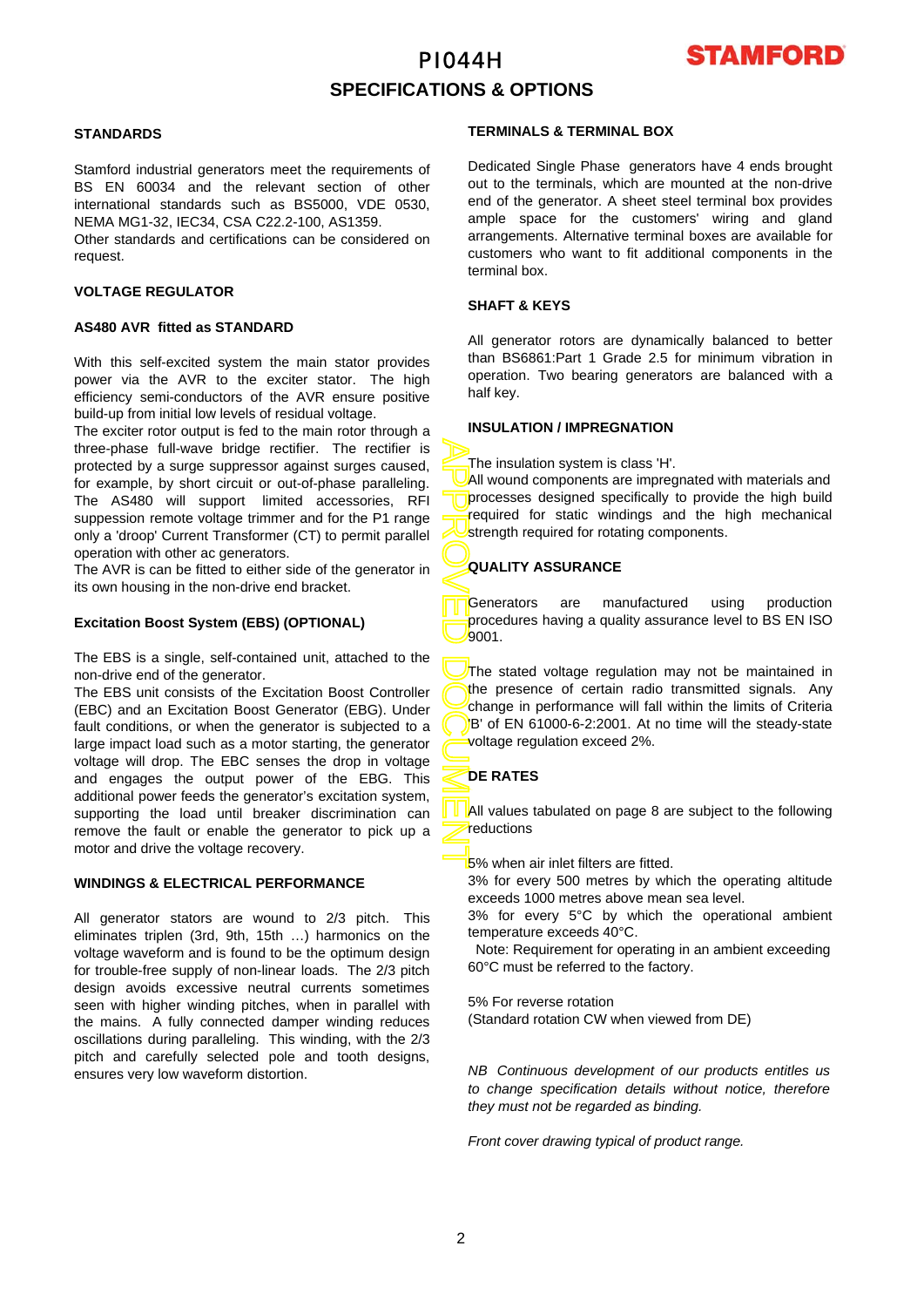

### **WINDING 05**

| <b>CONTROL SYSTEM</b>                          | STANDARD AS480 AVR (SELF EXCITED)                                       |                                        |      |                                                                                      |                         |          |               |             |  |  |
|------------------------------------------------|-------------------------------------------------------------------------|----------------------------------------|------|--------------------------------------------------------------------------------------|-------------------------|----------|---------------|-------------|--|--|
| VOLTAGE REGULATION                             | ± 1.0%                                                                  |                                        |      |                                                                                      |                         |          |               |             |  |  |
| SUSTAINED SHORT CIRCUIT                        | SELF EXCITED MACHINES DO NOT SUSTAIN A SHORT CIRCUIT CURRENT            |                                        |      |                                                                                      |                         |          |               |             |  |  |
| <b>CONTROL SYSTEM</b>                          | AS480 AVR WITH OPTIONAL EXCITATION BOOST SYSTEM (EBS)                   |                                        |      |                                                                                      |                         |          |               |             |  |  |
| SUSTAINED SHORT CIRCUIT                        |                                                                         |                                        |      | REFER TO SHORT CIRCUIT DECREMENT CURVE (page 7)                                      |                         |          |               |             |  |  |
| <b>INSULATION SYSTEM</b>                       |                                                                         | <b>CLASS H</b>                         |      |                                                                                      |                         |          |               |             |  |  |
| <b>PROTECTION</b>                              |                                                                         |                                        |      |                                                                                      | IP <sub>23</sub>        |          |               |             |  |  |
| RATED POWER FACTOR                             |                                                                         |                                        |      | 0.8                                                                                  |                         |          |               |             |  |  |
| <b>STATOR WINDING</b>                          |                                                                         |                                        |      |                                                                                      | SINGLE LAYER CONCENTRIC |          |               |             |  |  |
| WINDING PITCH                                  |                                                                         | <b>TWO THIRDS</b>                      |      |                                                                                      |                         |          |               |             |  |  |
| <b>WINDING LEADS</b>                           |                                                                         |                                        |      |                                                                                      | 4                       |          |               |             |  |  |
| STATOR WDG. RESISTANCE                         |                                                                         |                                        |      | 0.298 Ohms AT 22°C SERIES CONNECTED                                                  |                         |          |               |             |  |  |
| ROTOR WDG. RESISTANCE                          |                                                                         |                                        |      | $0.545$ Ohms at 22 $\degree$ C                                                       |                         |          |               |             |  |  |
| <b>EXCITER STATOR RESISTANCE</b>               |                                                                         |                                        |      | 18.5 Ohms at 22°C                                                                    |                         |          |               |             |  |  |
| <b>EXCITER ROTOR RESISTANCE</b>                |                                                                         |                                        |      | 0.228 Ohms PER PHASE AT 22°C                                                         |                         |          |               |             |  |  |
| <b>EBS STATOR RESISTANCE</b>                   |                                                                         |                                        |      | 12.9 Ohms at 22°C                                                                    |                         |          |               |             |  |  |
| <b>R.F.I. SUPPRESSION</b>                      |                                                                         |                                        |      | BS EN 61000-6-2 & BS EN 61000-6-4, VDE 0875G, VDE 0875N. refer to factory for others |                         |          |               |             |  |  |
| <b>WAVEFORM DISTORTION</b>                     |                                                                         |                                        |      | NO LOAD $\leq 1.5\%$ NON-DISTORTING LINEAR LOAD $< 5.0\%$                            |                         |          |               |             |  |  |
| <b>MAXIMUM OVERSPEED</b>                       |                                                                         |                                        |      | 2250 Rev/Min                                                                         |                         |          |               |             |  |  |
| <b>BEARING DRIVE END</b>                       |                                                                         |                                        |      | BALL. 6309-2RS (ISO)                                                                 |                         |          |               |             |  |  |
| BEARING NON-DRIVE END                          |                                                                         | BALL. 6306-2RS (ISO)                   |      |                                                                                      |                         |          |               |             |  |  |
|                                                |                                                                         | 1 BEARING<br>2 BEARING                 |      |                                                                                      |                         |          |               |             |  |  |
|                                                |                                                                         | WITH EBS<br>WITHOUT EBS                |      |                                                                                      |                         | WITH EBS |               | WITHOUT EBS |  |  |
| <b>WEIGHT COMP. GENERATOR</b>                  | 107 kg                                                                  | 105.3 kg                               |      |                                                                                      |                         |          |               | 108.3 kg    |  |  |
| <b>WEIGHT WOUND STATOR</b>                     | 38 kg                                                                   |                                        |      | 38 kg                                                                                | 38 kg                   |          | 38 kg         |             |  |  |
| <b>WEIGHT WOUND ROTOR</b>                      | 37.51 kg<br>35.81 kg<br>38.51 kg                                        |                                        |      |                                                                                      |                         |          | 36.81 kg      |             |  |  |
| <b>WR<sup>2</sup> INERTIA</b>                  | $0.1374$ kgm <sup>2</sup><br>$0.1357$ kgm <sup>2</sup><br>0.1375 $kgm2$ |                                        |      |                                                                                      |                         |          | 0.1358 $kgm2$ |             |  |  |
| SHIPPING WEIGHTS in a crate                    | 122.3 kg<br>133 kg<br>131.3 kg<br>124 kg                                |                                        |      |                                                                                      |                         |          |               |             |  |  |
| PACKING CRATE SIZE                             |                                                                         | 71 x 51 x 67 (cm)<br>71 x 51 x 67 (cm) |      |                                                                                      |                         |          |               |             |  |  |
| <b>TELEPHONE INTERFERENCE</b>                  |                                                                         | THF<2% II<br><b>TIF&lt;50</b>          |      |                                                                                      |                         |          |               |             |  |  |
| <b>COOLING AIR</b>                             |                                                                         |                                        |      | 0.110 m <sup>3</sup> /sec 233 cfm                                                    |                         |          |               |             |  |  |
| <b>VOLTAGE SERIES</b>                          |                                                                         | 220                                    |      |                                                                                      | 230                     |          |               | 240         |  |  |
| <b>VOLTAGE PARALLEL</b>                        |                                                                         | 110                                    |      | 115                                                                                  |                         | 120      |               |             |  |  |
| <b>POWER FACTOR</b>                            | 0.8                                                                     |                                        | 1.0  | 0.8                                                                                  | 1.0                     |          | 0.8           | 1.0         |  |  |
| <b>KVA BASE RATING FOR REACTANCE</b><br>VALUES | 11.7                                                                    |                                        | 14.0 | 11.7                                                                                 | 14.0                    |          | 11.7          | 14.0        |  |  |
| Xd DIR. AXIS SYNCHRONOUS                       | 1.84                                                                    |                                        | 2.20 | 1.69                                                                                 | 2.02                    |          | 1.55          | 1.85        |  |  |
| X'd DIR. AXIS TRANSIENT                        | 0.19                                                                    |                                        | 0.23 | 0.17                                                                                 | 0.20                    |          | 0.16          | 0.19        |  |  |
| X"d DIR. AXIS SUBTRANSIENT                     | 0.12                                                                    |                                        | 0.14 | 0.11                                                                                 | 0.13                    |          | 0.10          | 0.12        |  |  |
| Xq QUAD. AXIS REACTANCE                        | 0.88<br>1.05                                                            |                                        | 0.81 | 0.97                                                                                 |                         | 0.74     | 0.89          |             |  |  |
| X"q QUAD. AXIS SUBTRANSIENT                    | 0.19<br>0.23                                                            |                                        | 0.17 | 0.20                                                                                 |                         | 0.16     | 0.19          |             |  |  |
| XL LEAKAGE REACTANCE                           | 0.07                                                                    |                                        | 0.08 | 0.07                                                                                 | 0.08                    |          | 0.06          | 0.07        |  |  |
| X <sub>2</sub> NEGATIVE SEQUENCE               | 0.15                                                                    |                                        | 0.18 | 0.14                                                                                 | 0.17                    |          | 0.13          | 0.16        |  |  |
| X <sub>0</sub> ZERO SEQUENCE                   | 0.08<br>0.10<br>0.08<br>0.10<br>0.07<br>0.08                            |                                        |      |                                                                                      |                         |          |               |             |  |  |
| REACTANCES ARE SATURATED                       |                                                                         |                                        |      | VALUES ARE PER UNIT AT RATING AND VOLTAGE INDICATED                                  |                         |          |               |             |  |  |
| T'd TRANSIENT TIME CONST.                      | 0.013 s                                                                 |                                        |      |                                                                                      |                         |          |               |             |  |  |
| T"d SUB-TRANSTIME CONST.                       | 0.003 s                                                                 |                                        |      |                                                                                      |                         |          |               |             |  |  |
| T'do O.C. FIELD TIME CONST.                    | 0.31 s                                                                  |                                        |      |                                                                                      |                         |          |               |             |  |  |
| Ta ARMATURE TIME CONST.                        |                                                                         |                                        |      |                                                                                      | 0.007 s                 |          |               |             |  |  |
| <b>SHORT CIRCUIT RATIO</b>                     | 3<br>1/Xd                                                               |                                        |      |                                                                                      |                         |          |               |             |  |  |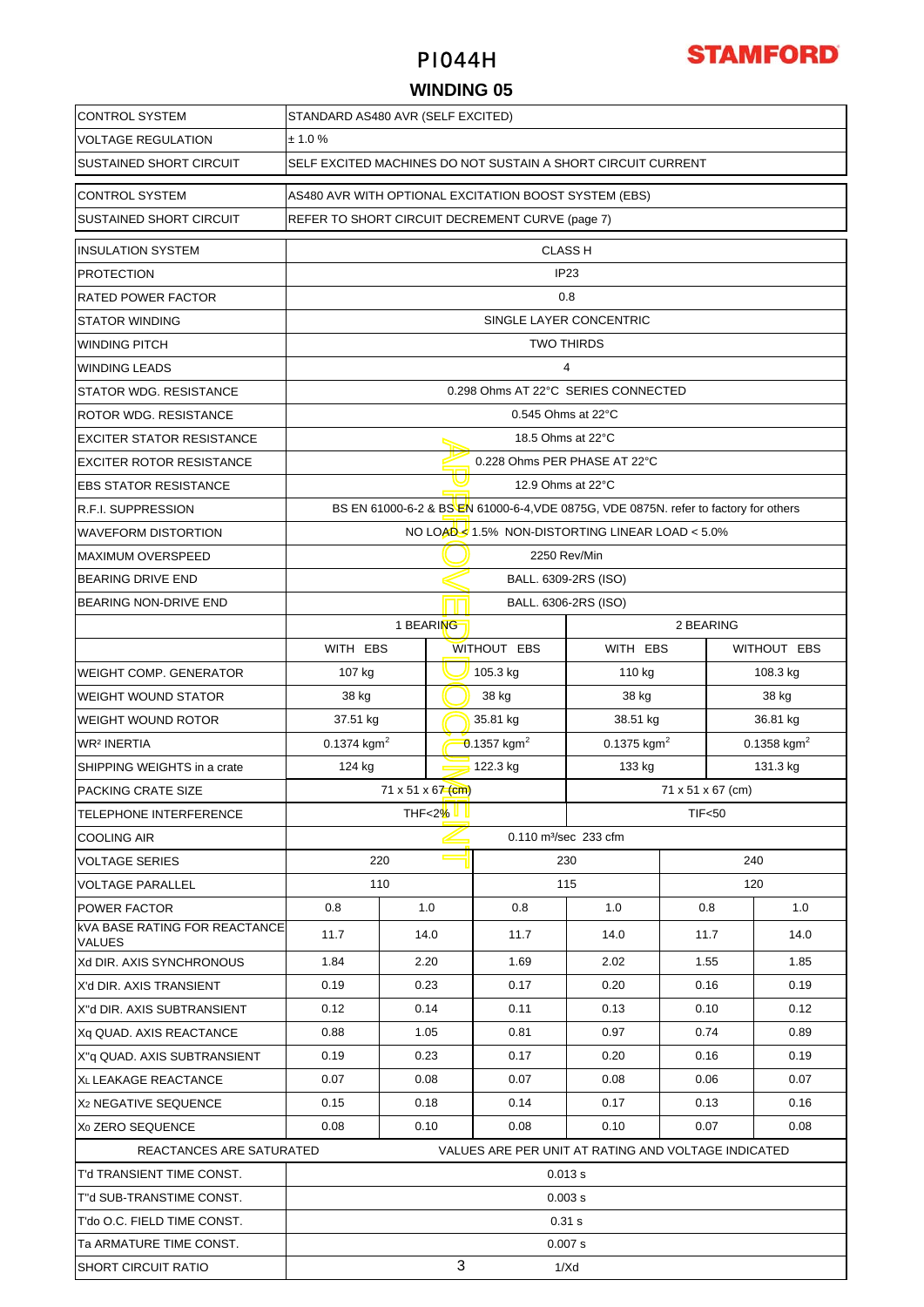

Winding 05 / 0.8pf

### **SINGLE PHASE EFFICIENCY CURVES**





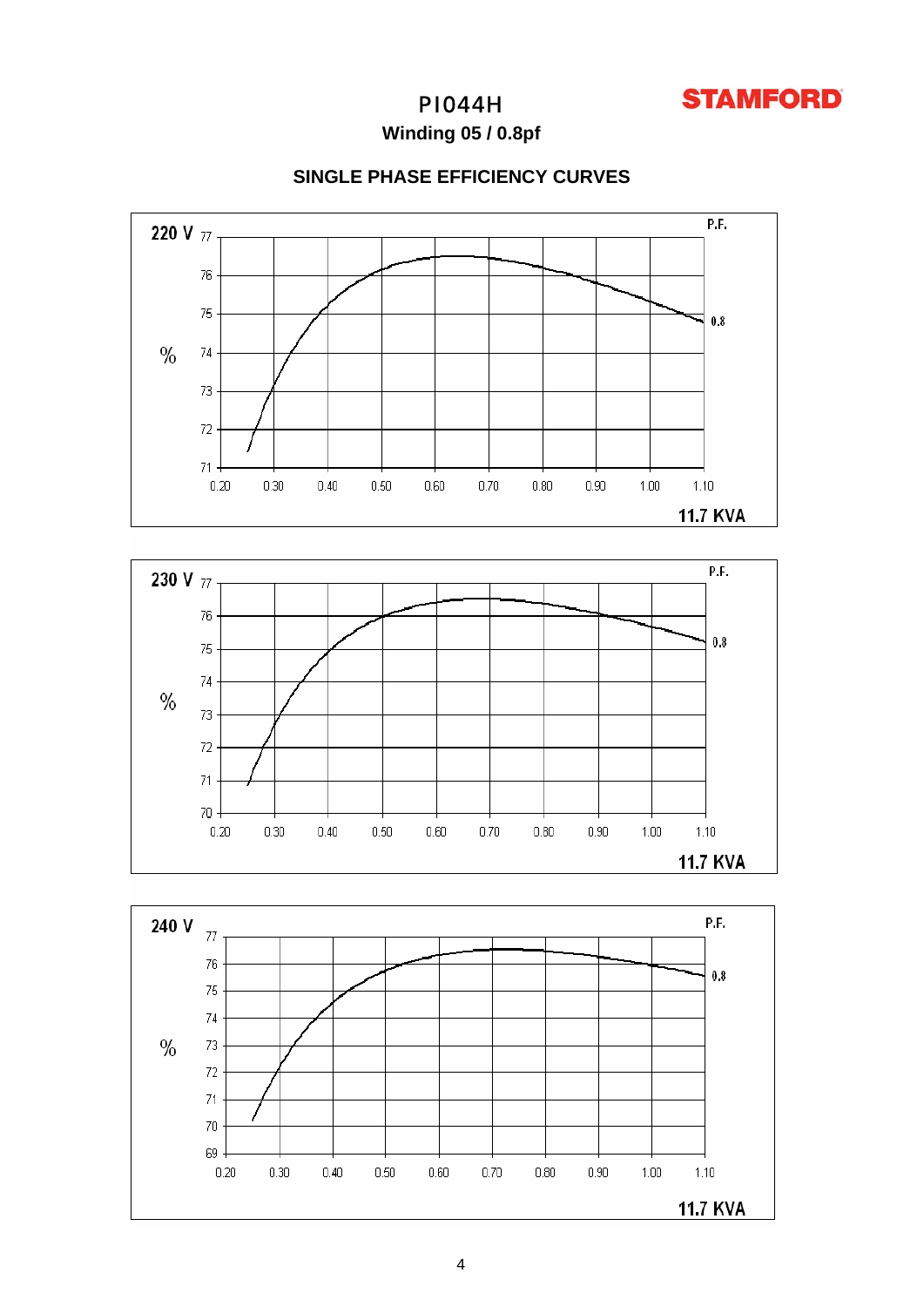

Winding 05 / 1.0pf







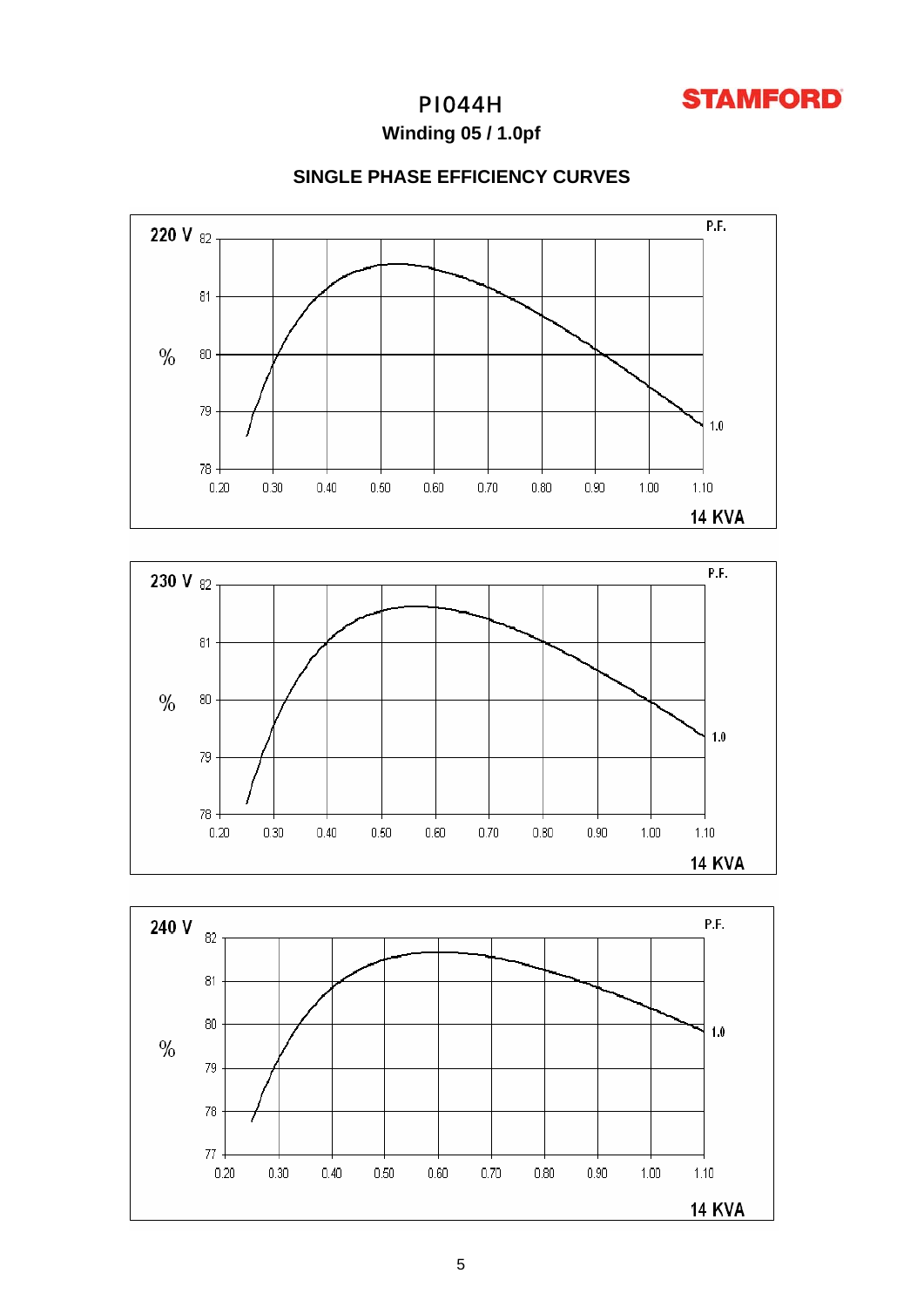

### **Winding 05 Locked Rotor Motor Startin g Curve**



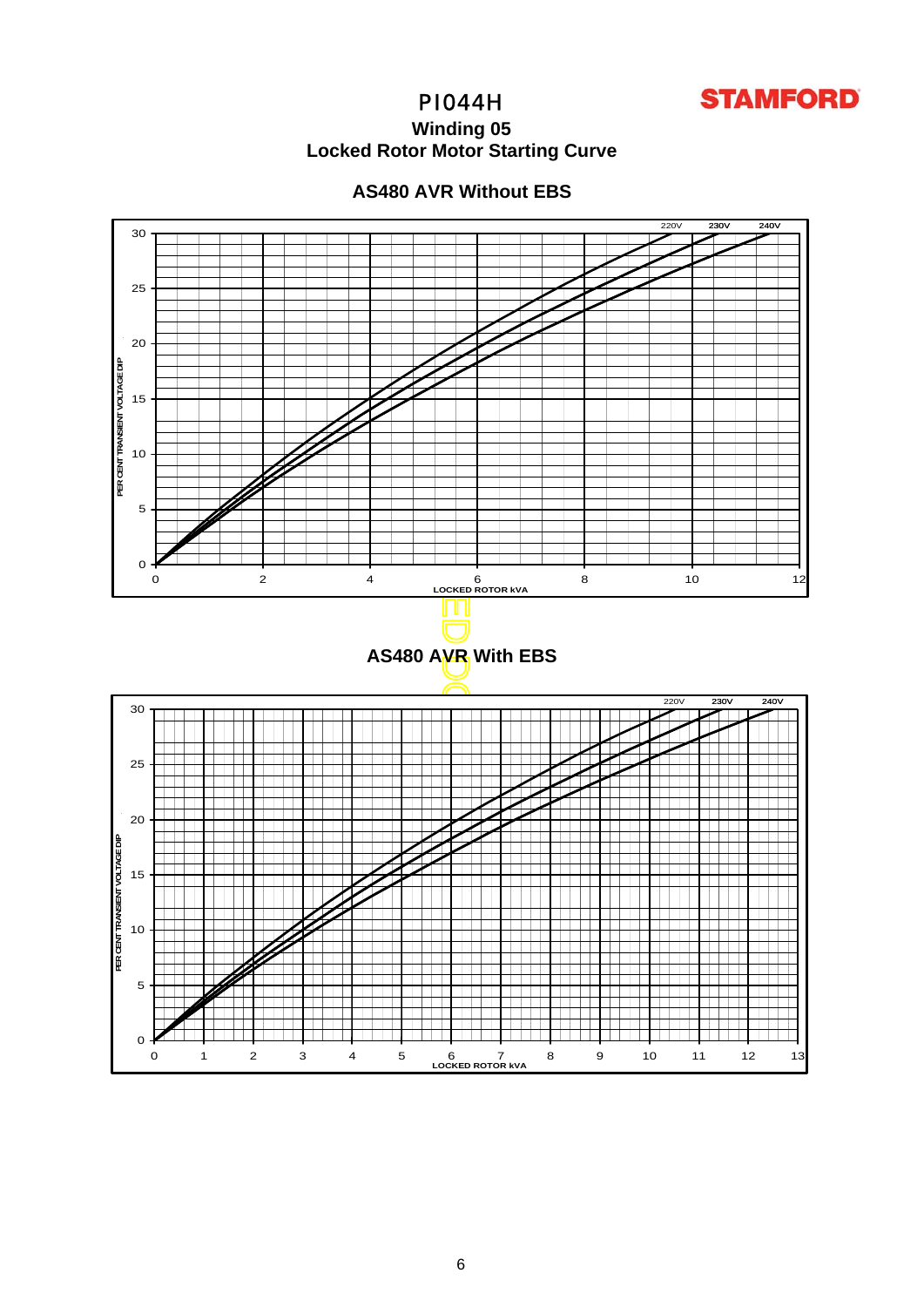





### Sustained Short Circuit = 213 Amps

#### **Note**

The following multiplication factors should be used to adjust the values from curve between time 0.001 seconds and the minimum current point in respect of nominal operating voltage :

Τ

| Voltage | Factor   |
|---------|----------|
| 220V    | $X$ 1\00 |
| 230V    | $X$ 1.05 |
| 240V    | $X$ 1.09 |
|         |          |

The sustained current value is constant irrespective of voltage level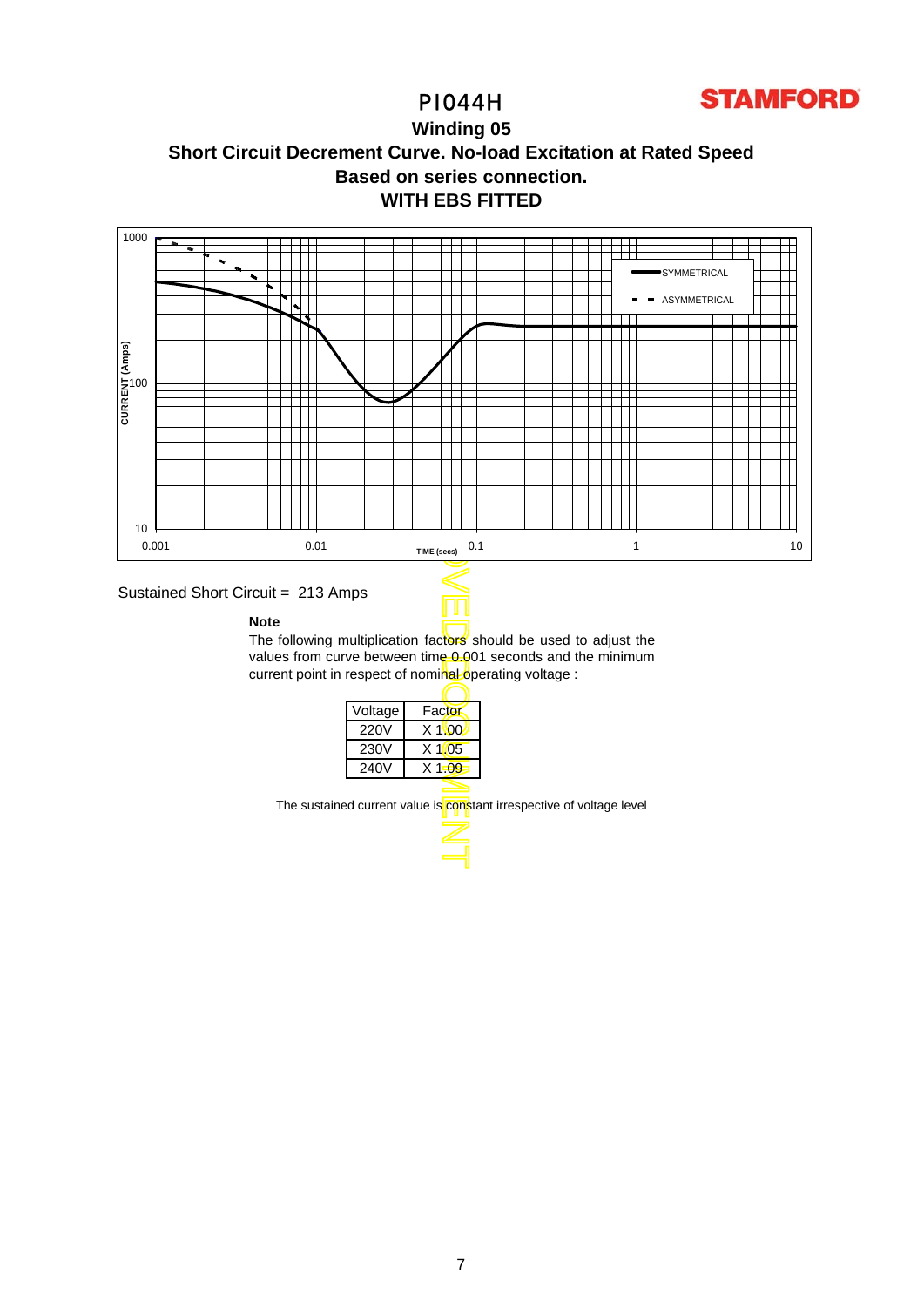# **STAMFORD**

# PI044H

# **Winding 05**

# **50**Hz

### **RATINGS**

|                   | Cont. F - 105/40°C |                   | Cont. H - 125/40°C |      |                   | Standby - 150/40°C |      |                   | Standby - 163/27°C |      |                   |      |
|-------------------|--------------------|-------------------|--------------------|------|-------------------|--------------------|------|-------------------|--------------------|------|-------------------|------|
| Class - Temp Rise |                    | 0.8 <sub>pf</sub> |                    |      | 0.8 <sub>pf</sub> |                    |      | 0.8 <sub>pf</sub> |                    |      | 0.8 <sub>pf</sub> |      |
| Series (V)        | 220                | 230               | 240                | 220  | 230               | 240                | 220  | 230               | 240                | 220  | 230               | 240  |
| Parallel (V)      | 110                | 115               | 120                | 110  | 115               | 120                | 110  | 115               | 120                | 110  | 115               | 120  |
| kVA               | 10.7               | 10.7              | 10.7               | 11.7 | 11.7              | 11.7               | 12.7 | 12.7              | 12.7               | 12.9 | 12.9              | 12.9 |
| kW                | 8.6                | 8.6               | 8.6                | 9.4  | 9.4               | 9.4                | 10.2 | 10.2              | 10.2               | 10.3 | 10.3              | 10.3 |
| Efficiency (%)    | 75.7               | 76.0              | 76.2               | 75.3 | 75.7              | 75.9               | 74.9 | 75.3              | 75.6               | 74.8 | 75.2              | 75.5 |
| kW Input          | 11.4               | 11.3              | 11.3               | 12.5 | 12.4              | 12.4               | 13.6 | 13.5              | 13.5               | 13.8 | 13.7              | 13.6 |

| Cont. F - 105/40°C<br>Class - Temp Rise  |          |                   | Cont. H - 125/40°C |                   |                   | Standby - 150/40°C |                                        |           | Standby - 163/27°C |      |      |                               |
|------------------------------------------|----------|-------------------|--------------------|-------------------|-------------------|--------------------|----------------------------------------|-----------|--------------------|------|------|-------------------------------|
|                                          |          | 1.0 <sub>pf</sub> |                    | 1.0 <sub>pf</sub> |                   | 1.0 <sub>pf</sub>  |                                        |           | 1.0 <sub>pf</sub>  |      |      |                               |
| Series (V)                               | 220      | 230               | 240                | 220               | 230               | 240                | 220                                    | 230       | 240                | 220  | 230  | 240                           |
| Parallel (V)                             | 110      | 115               | 120                | 110               | 115               | 120                | 110                                    | 115       | 120                | 110  | 115  | 120                           |
| <b>kVA</b>                               | 12.8     | 12.8              | 12.8               | 14.0              | 140               | 14.0               | 15.2                                   | 15.2      | 15.2               | 15.5 | 15.5 | 15.5                          |
| kW                                       | 12.8     | 12.8              | 12.8               | 14.0              | 140               | 14.0               | 15.2                                   | 15.2      | 15.2               | 15.5 | 15.5 | 15.5                          |
| Efficiency (%)                           | 80.0     | 80.4              | 80.8               | 79.4              | 80.0              | 80.4               | 78.8                                   | 79.4      | 79.9               | 78.7 | 79.3 | 79.8                          |
| kW Input                                 | 16.0     | 15.9              | 15.8               | 17.6              | 125               | 17.4               | 19.3                                   | 19.1      | 19.0               | 19.7 | 19.5 | 19.4                          |
|                                          |          |                   |                    |                   |                   |                    |                                        |           |                    |      |      |                               |
|                                          |          |                   |                    |                   | <b>DIMENSIONS</b> |                    |                                        |           |                    |      |      |                               |
|                                          |          |                   |                    |                   |                   |                    |                                        |           |                    |      |      |                               |
| 496 (MAX) WHEN                           |          |                   |                    |                   |                   |                    |                                        |           |                    |      |      |                               |
| FITTED WITH 'EBS'<br>414 (MAX) OVERALL - |          |                   |                    |                   |                   |                    | 59 (MAX) WHEN<br>FITTED WITH 'EBS'     |           |                    |      |      |                               |
|                                          |          |                   |                    |                   |                   |                    | $-509$ (MAX) OVERALL $\longrightarrow$ |           |                    |      |      |                               |
|                                          |          |                   |                    |                   |                   |                    |                                        | 389,5     |                    |      |      |                               |
|                                          |          |                   |                    |                   |                   |                    |                                        | $65 -$    |                    |      |      |                               |
|                                          | 11888881 |                   |                    |                   |                   | $\mathbb{I}$       |                                        | ∩188888∏H |                    |      |      | $\Gamma^{\emptyset_{42,018}}$ |



 $D$  SC

 $^0$  A N  $^0$ 

 $30.2$ 

 $\frac{30.2}{62}$ 

39.68

COUPLING

SAE

 $6\,.5$ 

 $7.5$ 

 $\begin{array}{c} 8 \\ \hline 10 \end{array}$ 

 $\Box$ .

|            | 220     |
|------------|---------|
|            |         |
|            | 60      |
| $-254$ CRS | 4-HOLES |
| 386        |         |



 $-\emptyset$ <sup>42,018</sup>



|      | <b>I-BRG ADAPTOR</b> |                      |  |  |
|------|----------------------|----------------------|--|--|
| SAF. | $H \cap H$           |                      |  |  |
| -5   | 361                  |                      |  |  |
|      | 405                  | 8-HOLES SPACED AS 12 |  |  |
|      | 451                  | 8-HOLES SPACED AS 12 |  |  |
|      | 489                  |                      |  |  |
|      |                      |                      |  |  |

|     | 2-BRG ADAPTOR |
|-----|---------------|
| SAF | ոբո           |
|     | 359           |
|     | 406           |
|     | 455           |
|     | 493           |